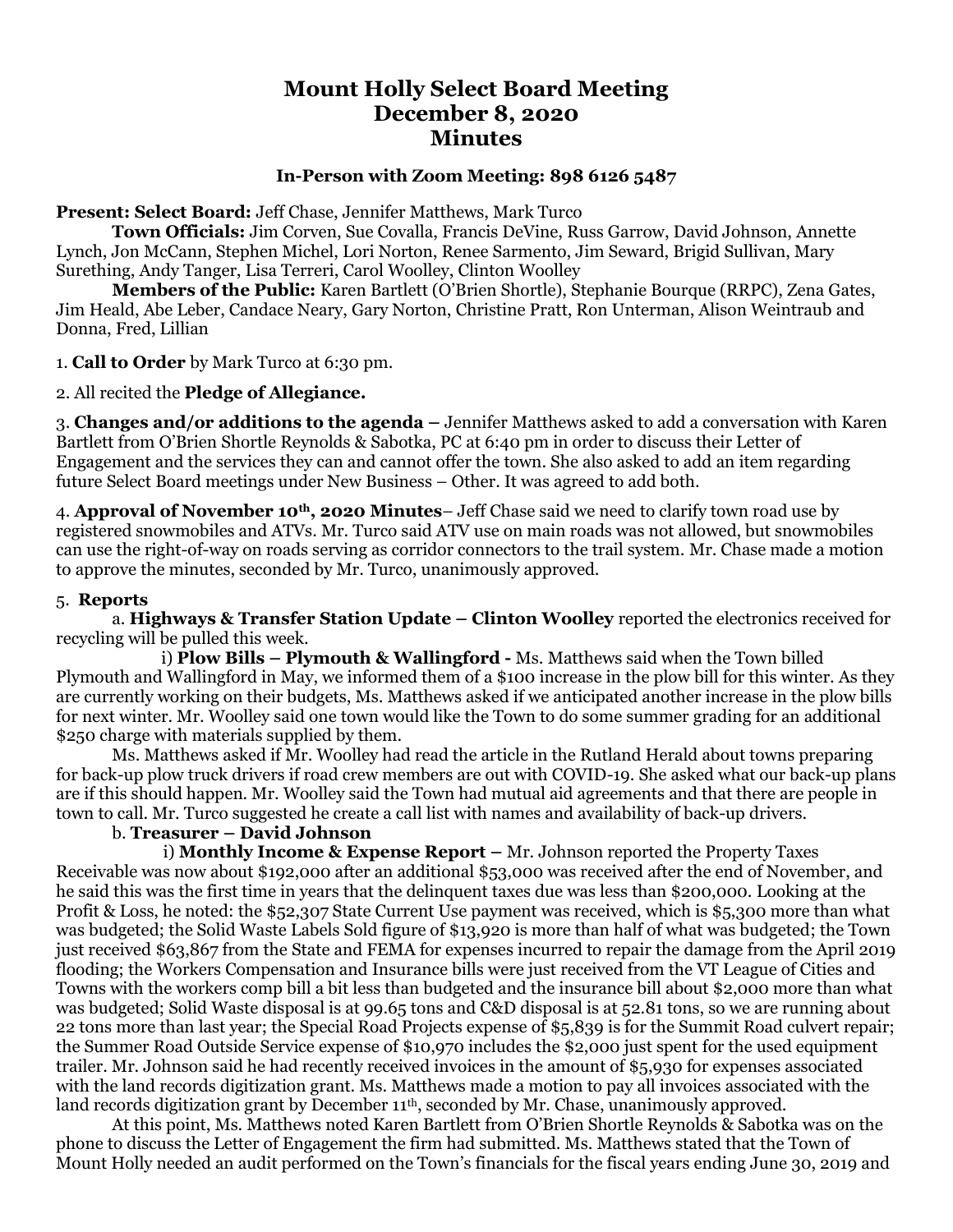June 30, 2020. Ms. Bartlett explained that they could not offer that service; the letter we have was for a compliance engagement with no disclosure. She further explained that their firm does not usually serve municipal governments, as they are not set-up for that and they cannot perform a municipal audit. She stated she had explained this to Mr. Johnson previously. She did recommend two firms in Montpelier who do municipal audits: Sullivan & Powers and Fothergill, Segale & Valley. She also knew of a firm in New Hampshire. Additional discussion ensued about the preparation of financials and the need for management's skills, knowledge and expertise so as to accept responsibility for the financials before an audit. Ms. Bartlett stated that when the latter is not possible, an outside firm can be used to prepare the financials before another firm performs an audit. She recommended speaking with the firm who might perform the audit before contracting with a firm to do the financials so as to avoid any duplication of effort and expense. Mr. Turco stated we would have to contact the other firms concerning the audit. Both Mr. Turco and Ms. Matthews thanked Ms. Bartlett for her time and the information. Ms. Matthews suggested preparing a Request for Proposals (RFP) for the audit to send to several area firms. Mr. Chase said he could prepare an outline for the RFP. Ms. Matthews said she could fill in the details, calling upon VLCT if need be. It was agreed to do so.

 ii) **December 7th Tax Sale –** Mr. Johnson reported two properties were put up for tax sale: one owner paid the taxes due right before the auction, and the other property was sold. He stated that leaves only one property from 2019 with unpaid taxes.

iii) **Outside Audit – Letter of Engagement –** see above.

 iv) **Budget Workshop Dates –** It was agreed to meet on Tuesday, January 5th at 4:00 pm. c. **Listers Update**

 i) **Parcel Mapping Project –** Mr. Johnson reported that draft maps are to arrive soon. The Listers will review for any errors.

 ii) **2021 Grand List –** Mr. Johnson stated the State has a new Grand List program which requires the use of MS Office 365 software. He also noted that the computer in the Listers' office is seven years old and may need to be replaced; funds are available in the Listers budget to do so. He also said the inspection letters had been mailed to property owners in order to update the Grand List.

d. **Mount Holly Planning Commission – Jon McCann** welcomed new Planning Commission members Brigid Sullivan and Lisa Terreri. He stated the Planning Commission reviewed the work on the Town Plan of the past few months for the two new members. They also discussed the 12 State requirements for a town plan and discussed the best methods on how to move forward.

e. **Mount Holly Conservation Commission Update – Francis DeVine** reported that Commission members had a training session with Fish & Wildlife's Jens Hilke to go over Conservation Commissions' responsibilities. Mr. DeVine also reported that the Commission continues to refine its purpose, duties and organizational structure as part of its Policies & Procedures. The Commission hopes to hear soon about the Municipal Planning Grant awards. They continue to work with Castleton University to create a community-wide survey for use by both the Conservation and Planning Commissions. Mr. DeVine also noted that Conservation Commission members are attending Planning Commission meetings so to better understand how they can assist with the town plan revisions.

f. **Rutland Regional Planning Commission Update – Jon McCann** had nothing to report.

g. **Rutland Regional Transportation Council Update – Clinton Woolley** reported the next couple of meetings will focus on the Municipal Roads General Permits.

h. **Rutland County Solid Waste District Update – Clinton Woolley** reported they are working on the budget. He also said that residents can now get their solid waste permit for the Gleason Road facility online.

#### 6. **New Business**

a. **Local Hazard Mitigation Plan – Steffanie Bourque, RRPC –** Ms. Bourque introduced herself and explained she had been facilitating meetings and providing technical assistance to ensure all the federal requirements were met in the Plan. She recognized and thanked Jeff Chase, Russ Garrow, Clinton Woolley and Jon McCann for all the time and effort they put into the Plan's updates. Ms. Bourque explained the Local Hazard Mitigation Plan is a five-year plan which FEMA must approve. The goal of the Plan is to reduce the severity of local hazards so response and recovery efforts are minimized. The last time Mount Holly updated the Plan was in 2009. The Plan identifies and ranks all local natural hazards, and develops strategies to mitigate them. Mount Holly's hazards include tropical storms with flash flooding, fluvial erosion, high winds, severe winter storms, and drought. Only natural hazards are included in the Plan. The Emerald Ash Borer is noted, but currently there are no FEMA funds available to deal with any infestation. The Plan outlines the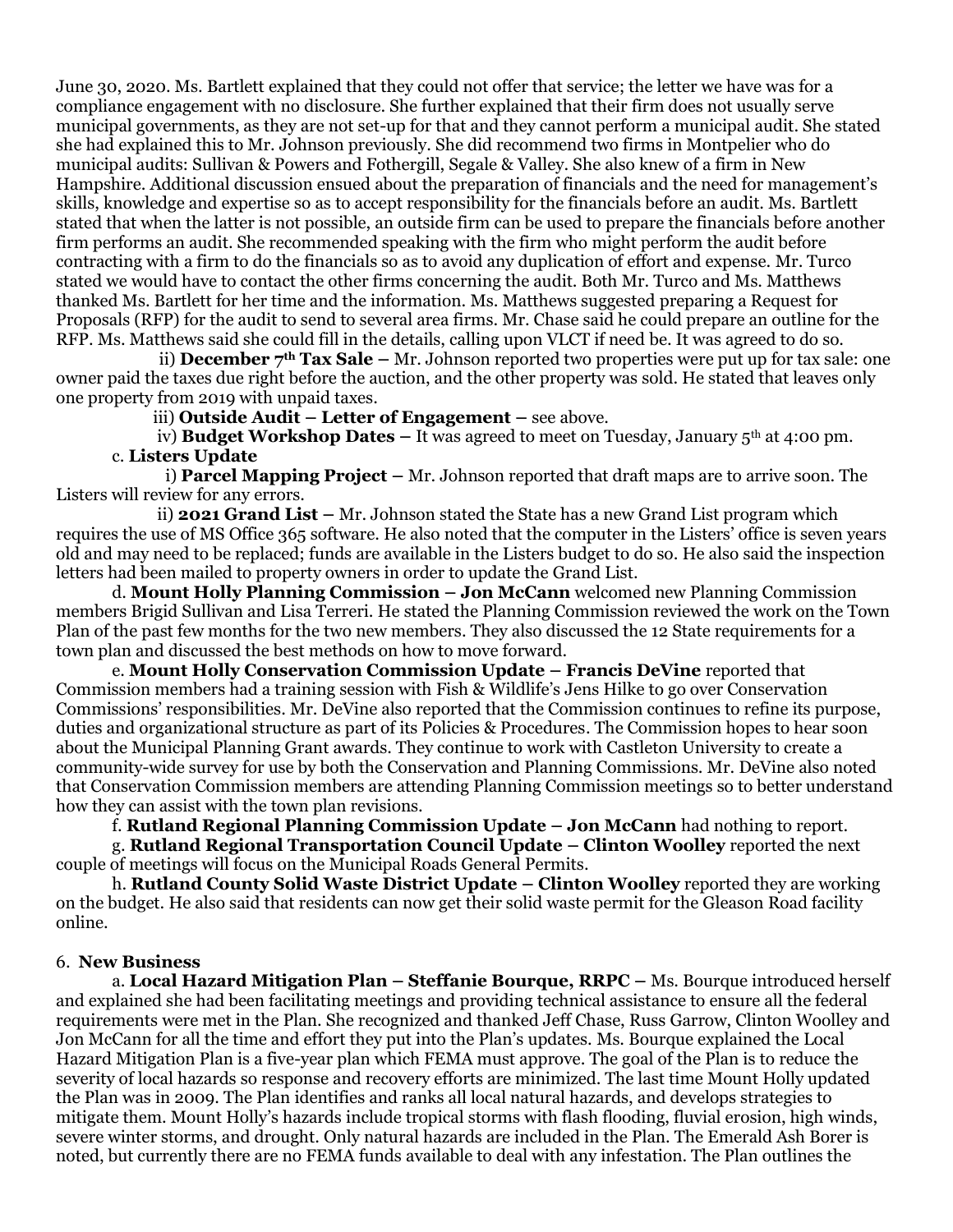mitigation strategy for the identified hazards culminating in a list of action steps. Ms. Bourque stated that the Plan meets all federally-required content. The Plan can be found on the websites of both the Town and the RRPC. Comments can be submitted to Jeff Chase until December 22nd. The final draft of the Plan will be submitted to VT Emergency Management and then adopted by the Select Board before it is sent to FEMA for approval. With FEMA approval, the Town is eligible for an increase in emergency relief assistance funding from the current rate of 7.5% to the 12.5% rate, so more State funds can be accessed to cover any repair costs. Ms. Matthews thanked all involved for their time and efforts on the Plan. Discussion ensued on hazard mitigation, MRGP and hydrologically-connected roadways.

b. **Ballot Machine Programming for Town Meeting Day Vote –** Sue Covalla would like to have ballots made and the ballot counting machine programmed for the Town Meeting Day vote at a cost of \$1,000 to \$2,000. Ms. Matthews made a motion to have the ballots created and the ballot machine programmed for the Town Meeting Day Vote at a cost of \$1,000 to \$2,000, seconded by Mr. Chase, unanimously approved.

c. **BCBS & HRA Insurance Renewals –** Mr. Turco made a motion to renew the town staff health insurance through Blue Cross Blue Shield with an accompanying HRA, seconded by Mr. Chase, unanimously approved.

d. **Other – Future Select Board Meetings –** Ms. Matthews addressed the need for an additional camera for future meetings as Zoom attendees are unable to see in-person attendees; in-person attendees already have a video screen to see Zoom attendees. Ms. Matthews also noted that the Select Board may want to continue to offer the remote option with an additional camera post-pandemic to encourage resident participation via Zoom. Discussion ensued about cameras, various options, what might work. It was agreed to try a web camera first, as it is the most inexpensive option. There was also discussion about continuing the hybrid model with residents expressing interest in the availability of both the in-person and Zoom options. Mr. Turco stated he would continue to attend the in-person part of the meeting as long as the Governor permitted such meetings.

## 7. **Old Business**

a. **Town Road Use Clarification –** Mr. Turco noted we had discussed this earlier in the meeting. He said that snowmobiles could use the right-of-way on those roads which serve as corridor connectors to the trails, but the Town had voted that no ATVs were allowed on town roads. Mr. Chase said we just need to clarify our notice that registered snowmobiles and ATVs must adhere to VT DMV regulations.

b. **Land Records Digitization Grant Update –** Jon McCann noted the Town had received \$29,000 in federal CARES Act funding to digitize the land records. At this point, the minimum requirement for the grant has been met with five years of land records typed in and online. He said it was a team effort to accomplish this, thanking Mr. Chase and Ms. Covalla. He also said that all plats and maps had been scanned, and they have images back to the 1900s. All expenses associated with the grant are to be submitted by December 11th for reimbursement. Ms. Matthews thanked all three for their work to meet the grant requirements within a very short timeframe.

c. **Social Service Appropriation Policy –** Ms. Matthews explained the need for a written policy given the increasing number of requests received from organizations for tax-payer funds. The policy puts in writing our informal verbal policy. Organizations need to know the procedure for a request. The initial request requires a signed petition by tax-payers, which also demonstrates support for that organization in town. After that initial request is approved by voters, the request will be added to the Social Service list on the warning. Ms. Matthews spoke with the VT League of Cities and Towns and no warning period is needed for the policy. Discussion ensued. Ms. Matthews made a motion to adopt the Social Service Appropriation Policy, seconded by Mr. Turco, passed unanimously.

- d. **Select Board Admin. Assistant –** Item skipped.
- e. **Permit Application Fee Schedule –** No additional discussion was necessary.
	- f. **Junk Ordinance Enforcement**
		- i) **Bussino – Shunpike Road**
		- ii) **Wyman – Shunpike Road**
		- iii) **Taylor – VT Route 103**

Mr. Turco stated he had received multiple calls about these properties and about the mobile home sitting just off of VT Route 103. Ms. Matthews said that letters had previously been sent to all three property owners listed. It was decided to have Constable Paul Faenza hand deliver another letter to Mr. Bussino and to Mr. Taylor; a certified letter will be mailed to Mr. Wyman. Discussion ensued about the mobile home. Ms. Matthews will do the additional research needed before a course of action can be determined.